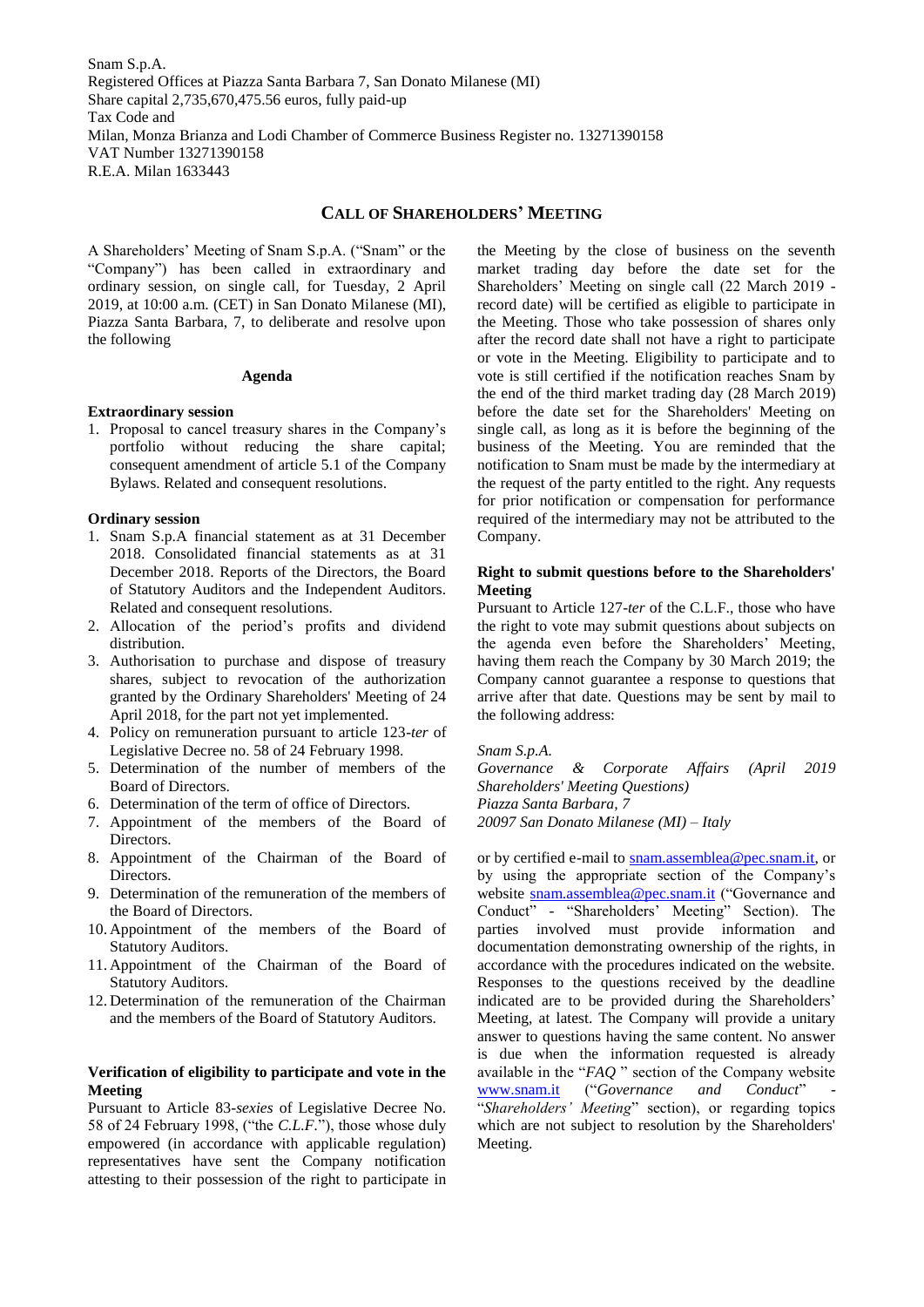## **Additions to the agenda for the Shareholders' Meeting and proposals for resolution on the items on the agenda**

Pursuant to Article 126*-bis* of the C.L.F., shareholders who, even jointly, represent at least one fortieth of the share capital (2.5%) may request, within ten days of publication of this notice, to add to the list of items to be deliberated, indicating in that request the further matters proposed, or may present proposals for resolution on items already on the agenda. Questions must be submitted in writing to the registered office by recorded delivery or by certified e-mail to [snam.assemblea@pec.snam.it,](snam.assemblea@pec.snam.it) together with a report which provides a description of items requested for resolution or of the reasons for further proposals for resolution presented on items already on the agenda. In any event, all parties entitled to vote may individually present proposals for resolution in the Shareholders' Meeting. Further information is available in the appropriate section of the Company's website [www.snam.it](http://www.snam.it/) ("*Governance and Conduct*" – "*Shareholders' Meeting*" section).

## **Proxy voting rights**

Pursuant to Article 135*-novies* of the C.L.F. and Article 10.2 of the Bylaws, those entitled to vote may be represented in the Shareholders' Meeting in accordance with the law. Notification of proxy delegation must be sent to the Company by mail to the address:

*Snam S.p.A. Governance & Corporate Affairs (April 2019 Shareholders' Meeting Proxies) Piazza Santa Barbara, 7 20097 San Donato Milanese (MI) – Italy*

or by certified e-mail to <snam.assemblea@pec.snam.it>. Proxies and related voting instructions are always revocable. A proxy form is available in the appropriate section of the Company's website [www.snam.it](http://www.snam.it/) ("*Governance and Conduct*"– "*Shareholders' Meeting*" section).

## **Shareholder Representative designated by the Company**

Pursuant to Article 135*-undecies* of the C.L.F., the Company has designated Georgeson S.r.l. as the entity ("**Designated Representative**") to which shareholders may confer proxies free of charge. Voting instructions for all or each of the proposals on matters on the agenda are attached to the proxy form. The proxy must be conferred by signing the specific proxy form made available in the appropriate section of the Company's website [www.snam.it](http://www.snam.it/) ("*Governance and Conduct*"– "*Shareholders' Meeting*" section), and transmitted by the methods indicated therein, by the end of the second trading day before the date set for the Shareholders' Meeting (29 March 2019). Proxies and related voting instructions are revocable within the aforementioned period. Proxies have no effect on proposals for which no voting instructions have been provided. Further

information is available in the appropriate section of the Company's website [www.snam.it](http://www.snam.it/) ("*Governance and Conduct*" – "*Shareholders' Meeting section*"). As of today, the Designated Representative will be available to Shareholders to provide necessary information and clarifications via the freephone number 800-189038 for those calling from Italy and  $+39,06,42171800$  for those calling from abroad, as well as via e-mail to <rappresentantesnam@georgeson.com>

## **Appointment of the Directors and of the Statutory Auditors**

Pursuant to Articles 13 and 20 of the Bylaws, the Directors and the Statutory Auditors are appointed by list voting. The lists of candidates may be presented by Shareholders who, alone or jointly with other Shareholders, hold at least 1% of the shares with voting entitlement in an Ordinary Shareholders' Meeting, in accordance with Consob Management Decision no. 13 of 24 January 2019. The lists are to be filed with the Company's registered office by mail or are to be delivered to the following address:

## *Snam S.p.A.*

*Governance & Corporate Affairs (April 2019 Shareholders' Meeting Lists for appointment of the Board of Directors and of the Board of Statutory Auditors)*

*Piazza Santa Barbara, 7 20097 San Donato Milanese (MI) – Italy*

or by certified e-mail to [snam.assemblea@pec.snam.it,](snam.assemblea@pec.snam.it) at least twenty-five days before the date set for the Shareholders' Meeting, which is by 8 March 2019, together with further documentation required by current legislation and regulations, and will be available to the public at the registered office, on the Company's website www.snam.it, ("*Shareholders' Meeting*" Section) and at the authorised storage mechanism "*eMarket Storage*" managed by Spafid Connect S.p.A. (www.emarketstorage.com) by 12 March 2019. Each Shareholder may present or participate in the presentation of just one list and may vote for just one list. Each candidate must only appear in one list, under penalty of ineligibility.

The lists must be accompanied by information on the identities of the shareholders presenting the lists, indicating the overall equity percentage held.

The ownership of the minimum percentage shareholding necessary for the submission of lists is determined in consideration of the number of shares registered in the shareholder's favour on the date on which the lists are filed with the Company. The pertinent certification may be presented even after the filing, provided that is by 12 March 2019.

Minority shareholder lists for the appointment of the Board of Directors and for the appointment of the Board of Statutory Auditors must be accompanied by a statement certifying the absence of the links provided for in Article 144-*quinquies* of the Issuer Regulation adopted by Consob with Resolution n. 11971/99 ("*Issuer Regulation*"). Article 144-*sexies*, paragraph 4, letter *b)* of